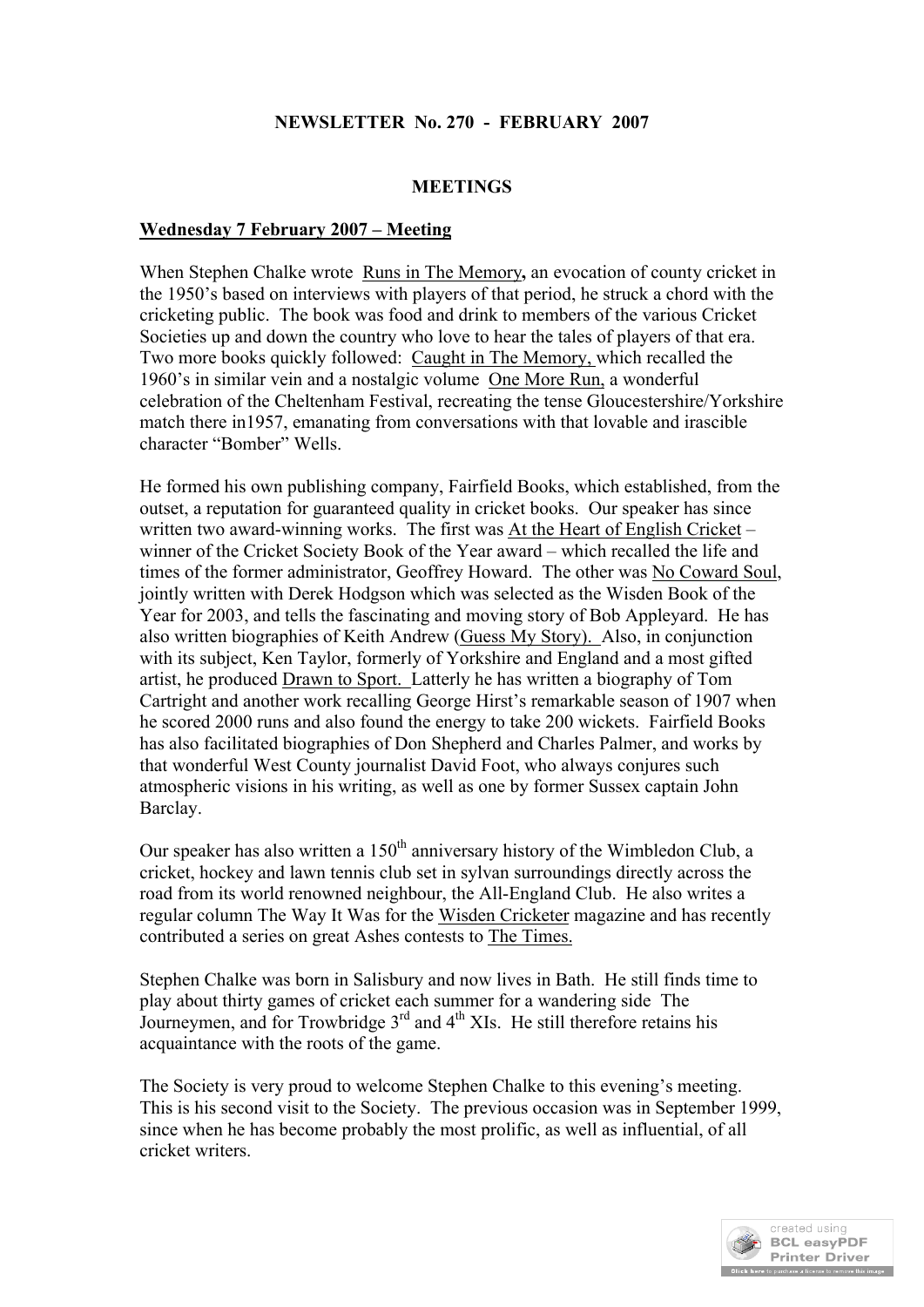## **10 January 2007 – Report**

The evening in the company of Peter Walker was an absolute joy as he recalled his life and career with Glamorgan. A natural storyteller, he held his audience spellbound as he spoke about the players of his era. It was a splendid evening laced with anecdote and humour. He also conveyed some trenchant views on England's performance in Australia, with which some Society members in the audience who had travelled out there in the early part of the tour concurred.

#### **ANNUAL GENERAL MEETING WEDNESDAY 7 MARCH 2007**

Notice of the 31st **Annual General Meeting** of the Society to be held on **Wednesday 7 March** at **TEST VALLEY GOLF CLUB** at **7.30pm.**

Any resolutions and nominations for office and the Committee, duly proposed and seconded, should reach the Hon. Secretary at 1 Abbott Close, Basingstoke, RG22 6LA by 27 February 2007.

Please accept the above as formal notice.

## **HCS PLAYER OF THE YEAR 2006 JOHN CRAWLEY**

For the first few seasons after the introduction of four-day cricket, the leading run scorers, by a significant margin, were John Crawley and Mark Ramprakash. Both men then ran into rougher waters, experiencing difficult times when captaining their respective Counties. They then decided to seek pastures new but lost their England places shortly afterwards. The technically masterful Ramprakash was quicker into his stride on the batting-friendly pitches at The Oval. John Crawley took longer to regain his previous form, having to adapt to the vagaries of the newly-laid square at the Rose Bowl, as well as captaining Hampshire unexpectedly a year after his arrival.

However, in 2006, both men restored the old order in dramatic fashion. Ramprakash dominated to such an extent that he scored 2211 runs, averaging a staggering 105.28 in the process, thus becoming only the sixth man to post a century batting average in an English season.

John Crawley went about his work out of the limelight and finished with 1737 runs (avge. 66.80). He was the most productive batsman in the First Division of the Championship. His nearest English rival was Kent's Matthew Walker (1419 runs). Only overseas player Darren Lehman (1706) – courtesy of a remarkable triple century in his last innings for Yorkshire – and the equally consistent Murray Goodwin, who was neck and neck with Crawley for much of the season, ran him close. His season's aggregate comfortably surpassed coach Paul Terry's previous record for the County in four-day cricket (1469 runs in 1993). His average has only ever been exceeded for the County by two men – Philip Mead and Gordon Greenidge – in a full season.

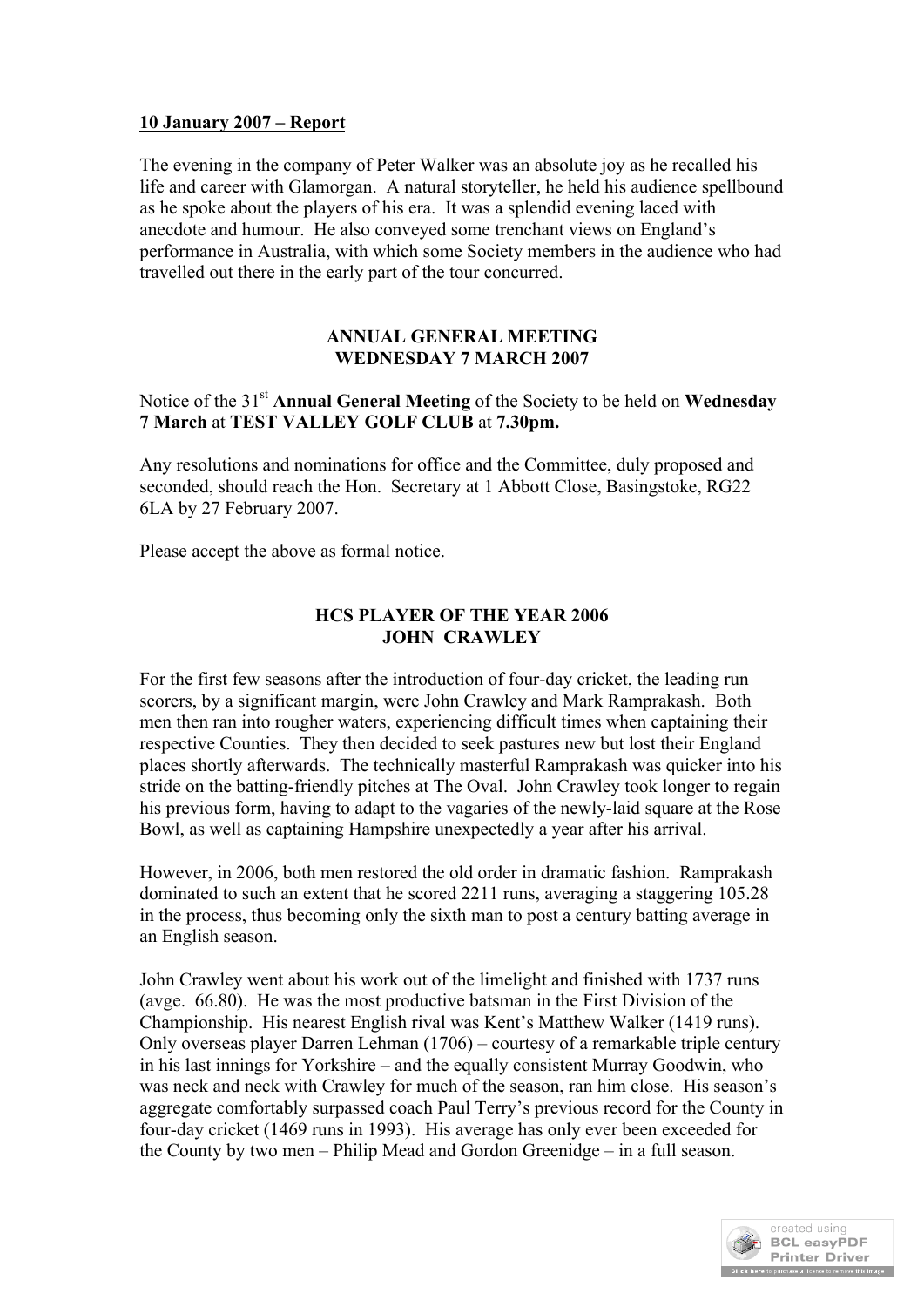If John Crawley was inwardly disappointed about being robbed, somewhat quixotically, of Hampshire's record score by an individual batsman in the final innings of the previous season, he put the matter behind him and batted with thorough professionalism throughout the summer.

He started slowly as Hampshire obtained minimum points from their first two matches. Rain washed away the final day at Old Trafford, and Naved-ul-Hasan and the adorably magical Mushtaq Ahmed, inflicted a home defeat at The Rose Bowl. The latter, with his infectious enthusiasm, really has been one of the most romantic figures ever to grace county cricket. The two Pakistanis were almost solely responsible for Sussex's rapid emergence from the starting blocks, which was the catalyst for their eventual Championship title success.

The arrival of Shane Warne heralded an upturn in Hampshire's fortunes and Crawley's batting form. He made 55 against Middlesex at the Rose Bowl and then a diligent 96 in five and a half hours at Edgbaston as Hampshire recorded victories in both matches. Rain dogged the next match against Kent at home but Hampshire's number three showed his quality and technique in two contrasting innings. Survival was the requirement first time round as Hampshire struggled in damp, murky conditions but, in the second, still in mainly poor light, he drove powerfully and punished any ball straying onto his legs in batting with great freedom in registering an unbeaten 83 off only 80 balls in less than two hours. It was an innings of undisputed class. He then scored 54 in the first innings of Hampshire's epic five wicket victory, when chasing 404 at Headingley. The match was most memorable, of course, for Jimmy Adams' maiden Championship century (168 not out) as he batted throughout the last innings.

Nottinghamshire must have approached their game at The Rose Bowl with some dread. John Crawley had scored triple centuries against them in each of the two previous seasons. He inflicted yet further pain with two more centuries - 106 and 116 – in another Hampshire victory. Crawley was the only Hampshire batsman to counter Durham's Australian fast-medium bowler Callum Thorp in the cataclysmic defeat in the next Championship match, again at home. It was a blow from which the County were never able to recover at they chased Sussex and Lancashire thereafter. He made the highest score of the match in Hampshire's first innings. On a difficult wicket – thankfully there were not too many such occurrences at The Rose Bowl in 2006 – he batted resourcefully and watchfully in striking ten boundaries in making 93. He then scored 31 (out of 104) in the second innings.

Until this time, watchful, diligent and sound technique were adjectives which recurred time and again in newspaper descriptions of John Crawley's innings. They were attributes which would have served England in Australia this winter. There were some who commented on his rate of scoring but Hampshire required his patience,especially in tight situations.

After the 20/20 competition, from which he was excused, and which more than ever before completely disrupted the flow of the season, normality returned in mid-July in near record temperatures. Spectators sought the sun cream and shade. Counties deployed their spinners more on the scorched wickets. John Crawley has long been regarded as the best player of spin bowling in the country and he took his game to